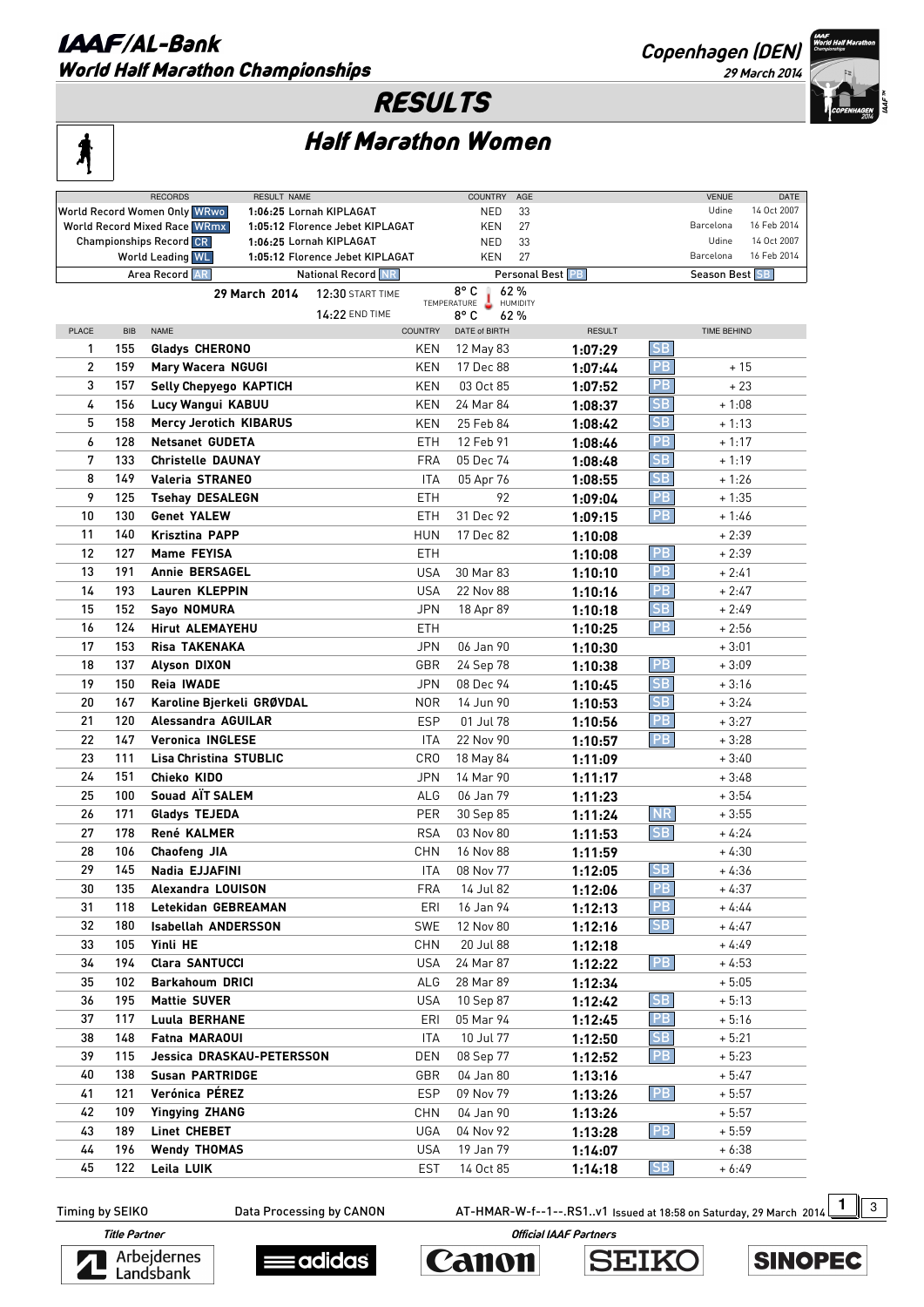#### **LAAF/AL-Bank** World Half Marathon Championships

**Copenhagen (DEN)** 

**29 March 2014** 



| <b>RESULTS</b>      |  |  |  |
|---------------------|--|--|--|
| Half Marathon Women |  |  |  |

| 46                        | 123 | Liina LUIK                      | <b>EST</b>                 | 14 Oct 85                  | 1:14:18             | <b>PB</b>                         | + 6:49   |
|---------------------------|-----|---------------------------------|----------------------------|----------------------------|---------------------|-----------------------------------|----------|
| 47                        | 176 | Jenna Leigh CHALLENOR           | <b>RSA</b>                 | 06 Jul 81                  | 1:14:20             | PB                                | + 6:51   |
| 48                        | 154 | Rina YAMAZAKI                   | JPN                        | 06 May 88                  | 1:14:20             |                                   | + 6:51   |
| 49                        | 166 | Veronika Brennhovd BLOM         | <b>NOR</b>                 | 27 Oct 90                  | 1:14:22             | PB                                | $+6:53$  |
| 50                        | 108 | Meixia ZHANG                    | CHN                        | 20 Jan 91                  | 1:14:24             |                                   | $+6:55$  |
| 51                        | 181 | Lena ELIASSON                   | SWE                        | 22 Jul 81                  | 1:14:28             | PB                                | $+6:59$  |
| 52                        | 165 | Lavinia HAITOPE                 | NAM                        | 03 Mar 90                  | 1:14:42             | PB                                | $+7:13$  |
| 53                        | 179 | Katarina BÉREŠOVÁ               | <b>SVK</b>                 | 10 Oct 87                  | 1:15:03             | SB                                | $+7:34$  |
| 54                        | 184 | Soumaya BOUSSAÏD                | TUN                        | 05 May 80                  | 1:15:12             | <b>NR</b>                         | $+7:43$  |
| 55                        | 134 | <b>Corinne HERBRETEAU</b>       | <b>FRA</b>                 | 26 Feb 76                  | 1:15:27             |                                   | $+7:58$  |
| 56                        | 107 | <b>Chao YUE</b>                 | CHN                        | 05 Jan 91                  | 1:15:53             |                                   | $+8:24$  |
| 57                        | 169 | Rocío CÁNTARA                   | <b>PER</b>                 | 04 Jan 87                  | 1:15:54             | PB                                | + 8:25   |
| 58                        | 185 | Elvan ABEYLEGESSE               | TUR                        | 11 Sep 82                  | 1:15:58             | <b>SB</b>                         | $+8:29$  |
| 59                        | 113 | <b>Louise Langelund BATTING</b> | DEN                        | 07 Feb 78                  | 1:16:18             | PB                                | + 8:49   |
| 60                        | 170 | Nicolasa CONDORI                | PER                        | 06 Dec 88                  | 1:16:35             | SB                                | $+9:06$  |
| 61                        | 172 | Luminita Georgiana ACHIM        | ROU                        | 23 Feb 94                  | 1:16:45             | PB                                | $+9:16$  |
| 62                        | 187 | <b>Bahar DOGAN</b>              | TUR                        | 02 Sep 74                  | 1:17:00             |                                   | $+9:31$  |
| 63                        | 119 | <b>Nebiat HABTEMARIAM</b>       | ERI                        | 29 Dec 78                  | 1:17:00             | <b>SB</b>                         | + 9:31   |
| 64                        | 104 | Volha KRAUTSOVA                 | <b>BLR</b>                 | 07 Feb 81                  | 1:17:05             | <b>SB</b>                         | $+9:36$  |
| 65                        | 114 | <b>Anne Holm BAUMEISTER</b>     | DEN                        | 29 Dec 87                  | 1:17:06             | SB                                | $+9:37$  |
| 66                        | 177 | Cornelia JOUBERT                | <b>RSA</b>                 | 22 Jun 88                  | 1:17:10             | SB                                | + 9:41   |
| 67                        | 116 | Simone Christensen GLAD         | DEN                        | 12 Aug 90                  | 1:17:11             | PB                                | $+9:42$  |
| 68                        | 168 | <b>Marthe Katrine MYHRE</b>     | NOR                        | 04 Mar 85                  | 1:17:28             |                                   | + 9:59   |
| 69                        | 132 | <b>Aline CAMBOULIVES</b>        | <b>FRA</b>                 | 13 Jul 73                  | 1:17:46             | <b>SB</b>                         | $+10:17$ |
| 70                        | 173 | Liliana Maria DANCI             | ROU                        | 18 Jun 90                  | 1:18:03             | SB                                | $+10:34$ |
| 71                        | 182 | <b>Tonya NERO</b>               | TT0                        | 27 Nov 88                  | 1:18:26             | SB                                | $+10:57$ |
| 72                        | 112 | <b>Annemette AAGAARD</b>        | DEN                        | 05 Aug 73                  | 1:18:48             | SB                                | $+11:19$ |
| 73                        | 188 | <b>Nilay ESEN</b>               | TUR                        | 03 Jan 87                  | 1:19:08             |                                   | $+11:39$ |
| 74                        | 175 | <b>Claudia Paula TODORAN</b>    | ROU                        | 09 Jun 85                  | 1:19:10             |                                   | $+11:41$ |
| 75                        | 110 | Gabriela TRAÑA                  | CRC                        | 03 Mar 80                  | 1:19:25             | $\overline{\mathsf{S}}\mathsf{B}$ | $+11:56$ |
| 76                        | 143 | Arndi HÁFDÓRSDÓTTIR             | <b>ISL</b>                 | 07 May 88                  | 1:20:02             | PB                                | $+12:33$ |
| 77                        | 139 | Kit Ching YIU                   | <b>HKG</b>                 | 20 Feb 88                  | 1:20:28             | PB                                | $+12:59$ |
| 78                        | 190 | Kateryna KARMANENKO             | UKR                        | 03 Sep 86                  | 1:20:53             | SB                                | $+13:24$ |
| 79                        | 174 | Elena MOAGA                     | ROU                        | 11 Nov 86                  | 1:22:45             | SB                                | $+15:16$ |
| 80                        | 164 | <b>Giselle CAMILLERI</b>        | MLT                        | 26 Aug 74                  | 1:23:41             |                                   | $+16:12$ |
| 81                        | 197 | Irina MOROZ                     | <b>UZB</b>                 | 09 Oct 87                  | 1:23:46             | PB                                | $+16:17$ |
| 82                        | 142 | Martha ERNSTSDÓTTIR             | <b>ISL</b>                 | 22 Dec 64                  | 1:24:24             | SB                                | $+16:55$ |
| 83                        | 136 | <b>Sandrine KENGUE</b>          | GAB                        | 14 Mar 78                  | 1:24:37             | SB                                | $+17:08$ |
| 84                        | 144 | Helen OLAFSDÓTTIR               | <b>ISL</b>                 | 02 Nov 71                  | 1:24:41             | <b>SB</b>                         | $+17:12$ |
| 85                        | 103 | Carlie PIPE                     | <b>BAR</b>                 | 09 Mar 87                  | 1:32:58             | <b>NR</b>                         | $+25:29$ |
| 86                        | 160 | <b>Kathrin GASSNER</b>          | LIE                        | 21 Jan 87                  | 1:36:13             | <b>PB</b>                         | + 28:44  |
| 87                        | 161 | Poul CHAN                       | MAC                        | 14 Sep 78                  | 1:36:35             | <b>PB</b>                         | $+29:06$ |
| 88                        | 162 | Shamha AHMED                    | MDV                        | 08 Apr 82                  | 1:42:04             | <b>NR</b>                         | + 34:35  |
|                           | 163 | Vesna KIRADZIEVA                | <b>MKD</b>                 | 24 Jan 86                  | <b>DNF</b>          |                                   |          |
|                           | 141 | Nicola DUNCAN                   | <b>IRL</b>                 | 15 Mar 82                  | <b>DNS</b><br>16:14 |                                   |          |
| <b>INTERMEDIATE TIMES</b> |     | 5 Km                            |                            | 157 Selly Chepyego KAPTICH |                     |                                   |          |
|                           |     | 10 Km                           | 157 Selly Chepyego KAPTICH |                            | 32:14               |                                   |          |
|                           |     | 15 Km                           | 157 Selly Chepyego KAPTICH |                            | 48:08               |                                   |          |
|                           |     | 20 Km                           | 155 Gladys CHERONO         |                            | 1:04:04             |                                   |          |

Timing by SEIKO Data Processing by CANON AT-HMAR-W-f--1--.RS1..v1 Issued at 18:58 on Saturday, 29 March 2014 2 3

**SINOPEC** 

 **Title Partner Official IAAF Partners**